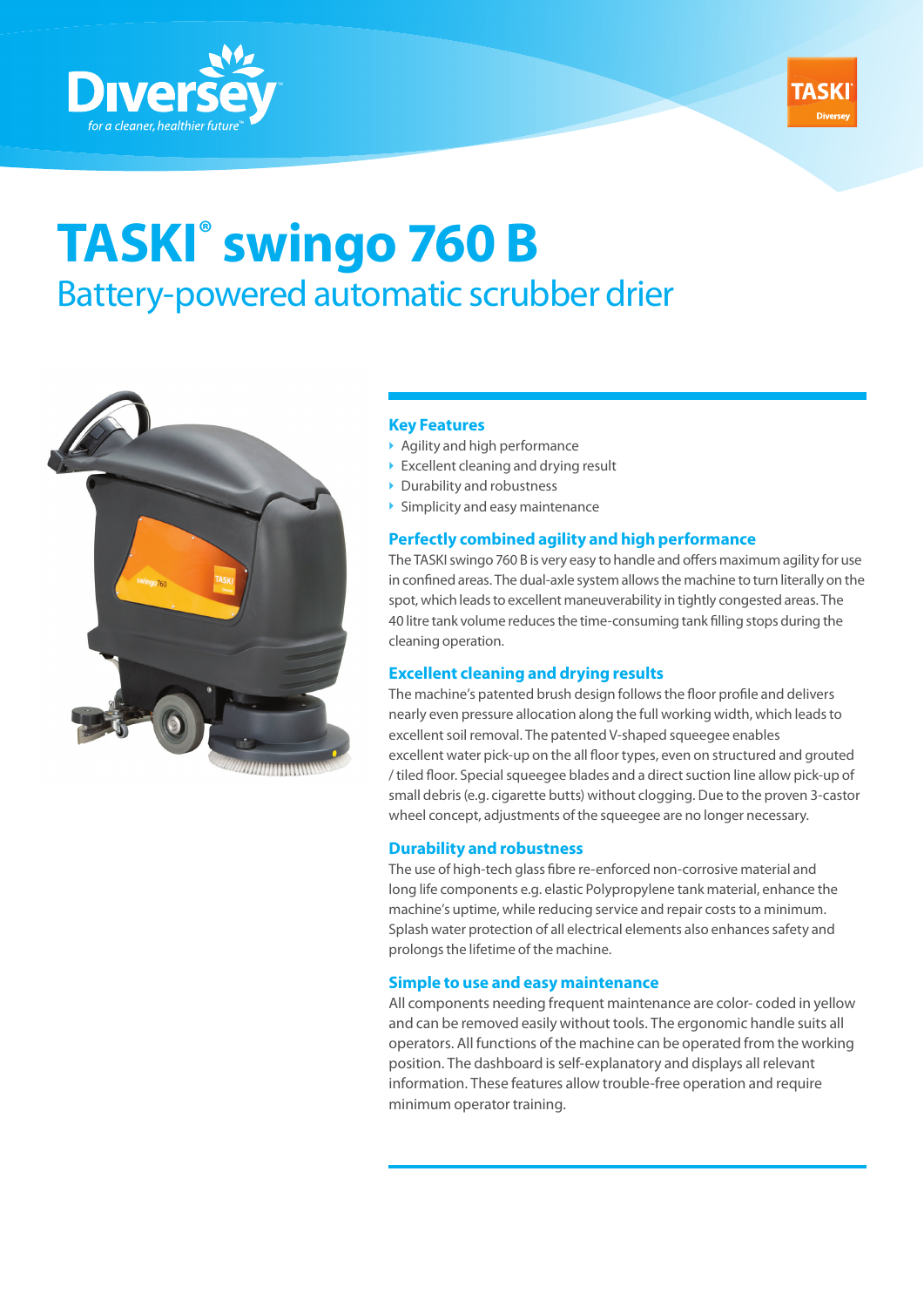# **TASKI swingo 760 B** Specifications

### **Technical Data**

| <b>Description</b>              |                 | <b>Description</b>                                                                                                                                 |                   |
|---------------------------------|-----------------|----------------------------------------------------------------------------------------------------------------------------------------------------|-------------------|
| Theoretical performance         | 1290 m2/h       | Dimensions $(L \times W \times H)$                                                                                                                 | 116x47.5x119.5cm  |
|                                 |                 | Turning circle                                                                                                                                     | 1.12 <sub>m</sub> |
| Working width                   | 43 cm           | Brush system                                                                                                                                       | $1 \times 43$ cm  |
| Squeeqee width                  | 69 cm           | Brush pressure<br>(with / without wheel drive)                                                                                                     | 43 kg             |
| Solution tank (nominal)         | 40 <sub>l</sub> |                                                                                                                                                    |                   |
| Recovery tank (nominal)         | 40 <sub>1</sub> | Working speed (power)                                                                                                                              | 3 km/h            |
| Nominal consumption             | 900W            | Power cord length of<br>3 <sub>m</sub><br>integrated battery charger<br>Sound level<br>58 $dB(A)$<br>$\mathbf{III}$<br>Electrical protection class |                   |
| Rated voltage                   | 24 V            |                                                                                                                                                    |                   |
| Battery capacity                | 50-70 Ah/C5     |                                                                                                                                                    |                   |
| Battery run time (nominal)      | 2 <sub>h</sub>  |                                                                                                                                                    |                   |
| Machine weight<br>ready for use | 155 kg          | Approvals                                                                                                                                          | CE/CB Test cert.  |

# **TASKI swingo 760 B**

| Model                      | <b>SKU Number</b> |
|----------------------------|-------------------|
| TASKI swingo 760 B Economy | 7518540           |

## **Accessories/Additional Parts**

| <b>Description</b>                         | <b>SKU Number</b>                |
|--------------------------------------------|----------------------------------|
| Pad drive harpoon grip 43 cm               | 7510829                          |
| Scrubbing brush standard 43cm              | 8504750                          |
| Scrubbing brush washed concrete 43cm       | 8504800                          |
| Scrubbing brush abrasive 43 cm             | 8504780                          |
| Filling hose with universal water coupling | 8502830                          |
| Variety of polyester and contact pads      | Please refer to local price list |

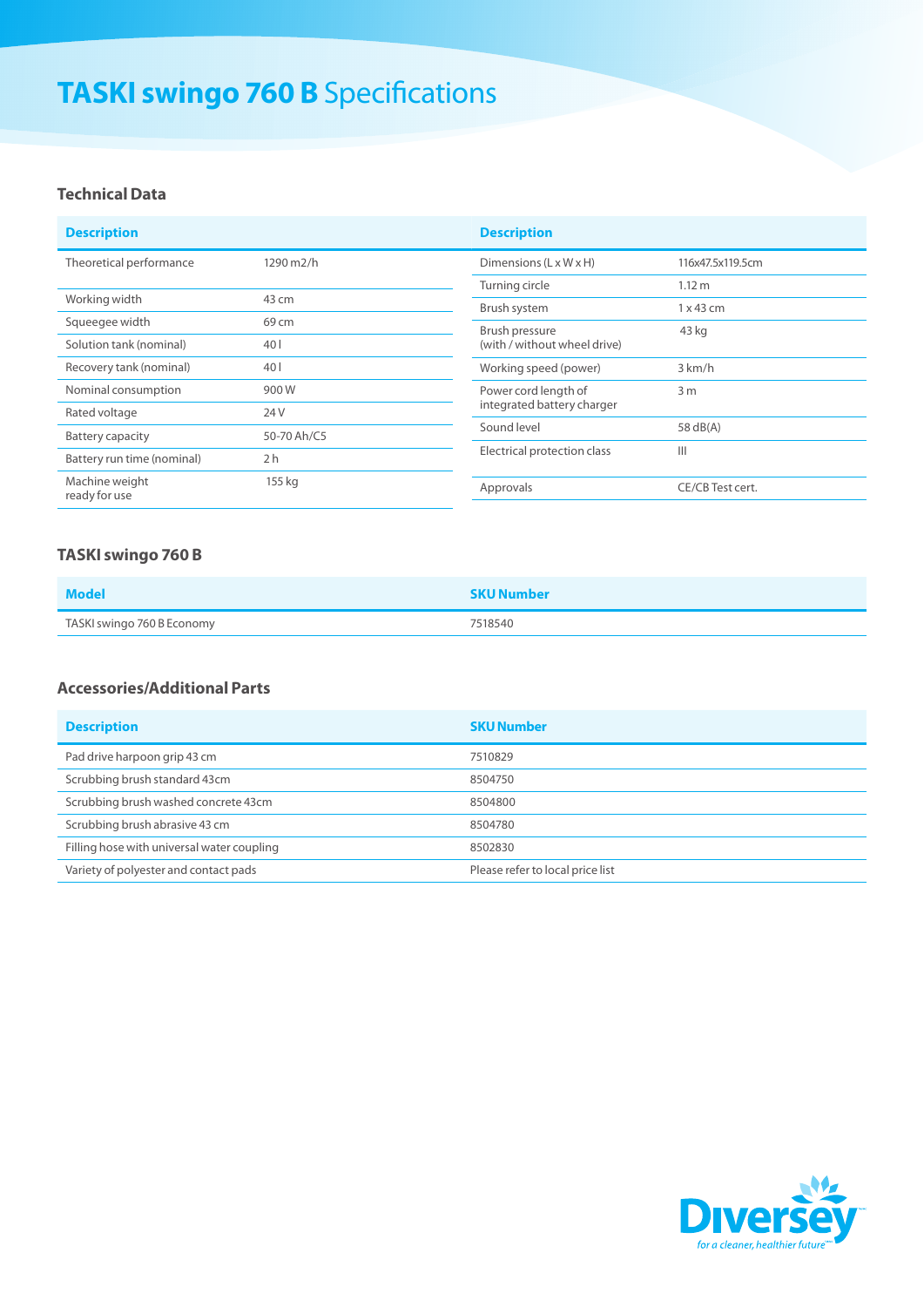



# **TASKI® swingo 760 E**  Cable powered automatic scrubber drier



### **Key Features**

- Agility and high performance
- $\triangleright$  Excellent cleaning and drying result
- ▶ Durability and robustness
- $\triangleright$  Simplicity and easy maintenance

### **Perfectly combined agility and high performance**

The TASKI swingo 760E is very easy to handle and offers maximum agility for use in confined areas. The dual-axle system allows the machine to turn literally on the spot, which leads to excellent maneuverability in tightly congested areas. The 40 litre tank volume reduces the time-consuming tank filling stops during the cleaning operation.

### **Excellent cleaning and drying results**

The machine's patented brush design follows the floor profile and delivers nearly even pressure allocation along the full working width, which leads to excellent soil removal. The patented V-shaped squeegee enables excellent water pick-up on the all floor types, even on structured and grouted / tiled floor. Special squeegee blades and a direct suction line allow pick-up of small debris (e.g. cigarette butts) without clogging. Due to the proven 3-castor wheel concept, adjustments of the squeegee are no longer necessary.

#### **Durability and robustness**

The use of high-tech glass fibre re-enforced non-corrosive material and long life components e.g. elastic Polypropylene tank material, enhance the machine's uptime, while reducing service and repair costs to a minimum. Splash water protection of all electrical elements also enhances safety and prolongs the lifetime of the machine.

### **Simple to use and easy maintenance**

All components needing frequent maintenance are color- coded in yellow and can be removed easily without tools. The ergonomic handle suits all operators. All functions of the machine can be operated from the working position. The dashboard is self-explanatory and displays all relevant information. These features allow trouble-free operation and require minimum operator training.